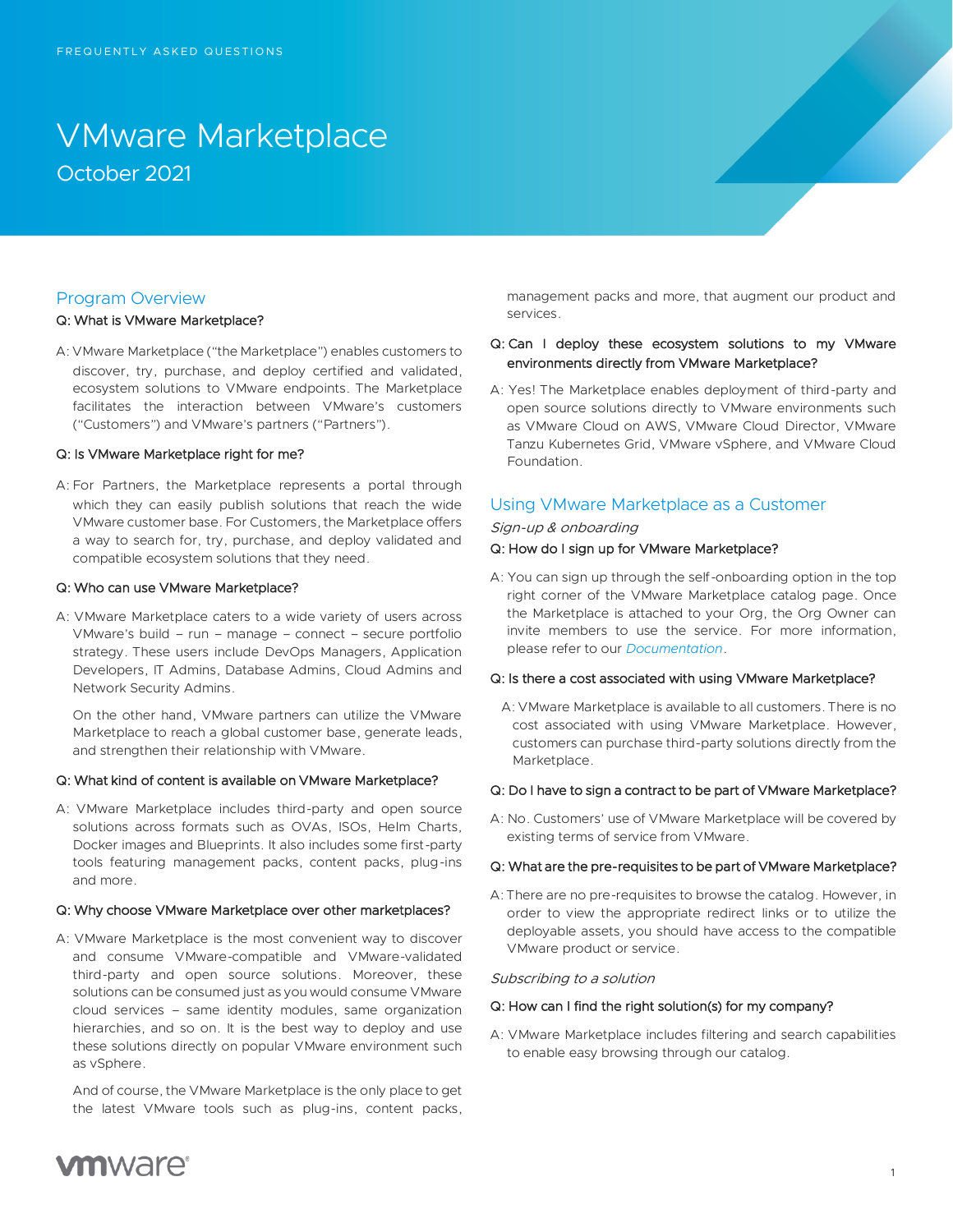## Q: How do I subscribe to, download, deploy or purchase a solution through VMware Marketplace?

A: Click on the relevant button on the listing page: Subscribe, Download, Deploy or Purchase.. Please note that you must be logged in to VMware Marketplace in order to perform these actions.

## Q: Who controls the deployment of a solution from VMware Marketplace?

A:The customer ultimately controls the deployment of a solution. The VMware Marketplace service adds the deployable content to the relevant location, such as the VMware Cloud on AWS content library or the VMware Cloud Director catalog.

## Q: To which Software Defined Data Center (SDDC) can I deploy a solution?

A: VMware Marketplace enables customers to deploy to any SDDC to which they have access. Please note that SDDCs are specific to VMware Cloud on AWS.

#### Q: Can I buy a solution through VMware Marketplace?

A: VMware Marketplace allows you to purchase solutions directly from the catalog. The Marketplace also includes many free, open source solutions and solutions with Bring-yourown-license (BYOL) functionality.

#### Content

## Q: What kind of third-party and open source solutions are published on VMware Marketplace?

A: VMware Marketplace offers third-party and open source solutions across many industry categories such as storage, security, networking, monitoring and more.

#### Q: How many solutions are published on VMware Marketplace?

A: Currently, VMware Marketplace offers over 2,000 solutions including third-party and open source solutions, plus some first-party content such as management packs and plug-ins.

## Q: What types of solutions are on the Marketplace?

A: The VMware Marketplace catalog currently consists of three types of solutions: List Only, BYOL / Trial, and Paid. To publish a solution, partners must be part of VMware's Technology Alliance Program (TAP). For more information, please refer to our *[Program](https://www.vmware.com/content/dam/digitalmarketing/vmware/en/pdf/products/market-place/vmw-marketplace-program-guide.pdf) Guide*.

#### Q: Does VMware Marketplace include open source solutions?

A: Yes. Our catalog includes hundreds of open source solutions that are packaged and published in-house by VMware (through Bitnami). Each of these solutions also includes continuously updated versions, and the Marketplace offers the capability for the customer to select exactly which version(s) of each solution they would like to subscribe to, download or deploy.

## Q: Will partner solutions be tested and validated before they are published on VMware Marketplace?

A: Yes. Deployable third-party solutions on VMware Marketplace must successfully test their solutions for use by customers. Helm Charts validating on Tanzu Kubernetes Grid can now go through our new Platform Validation feature. Read our announcement blog on Platform Validation *[here](https://tanzu.vmware.com/content/blog/vmware-continuous-automated-validation-isv-ecosystem-solutions)*.

Other solutions must certify or validate their solutions through the VMware Ready or Partner Ready validation programs. Read more about these programs *[here](https://www.vmware.com/partners/tech-alliance.html)*.

#### Q: Can I deploy all the solutions in the Marketplace catalog?

A: No. All the solutions in our catalog offer compatibility with one or more VMware products and services. Some of them feature deployable assets while others provide business & technical details, and redirect links for more information. Some solutions cannot offer Deployability – for example, in the case of the Hardware solutions in our catalog.

#### **Support**

#### Q: In which locations is VMware Marketplace currently available?

A: VMware Marketplace catalog is available globally from a user point of view. For partners wishing to publish Paid listings to the Marketplace, please note that we currently support only those companies that have a buy-sell entity based in the United States. Future releases will expand this capability to more locations.

## Q: Who will support the third-party solutions that are utilized from VMware Marketplace?

A: Technical support for third-party solutions is provided by the partner. Please check the "Support" section of a solution's listing for more information.

## Q: Who do I contact if I have an issue with the use of VMware Marketplace, including issues with Cloud Services Portal?

A: Please file a Support Request through the VMware Cloud Services Portal (CSP) – more information *[here](https://docs.vmware.com/en/VMware-Cloud-services/services/Using-VMware-Cloud-Services/GUID-E4DC731F-C039-4FB2-949E-9A61584CD5BF.html)*. Please note: the Support Request should be filed under the "VMware Marketplace" support category.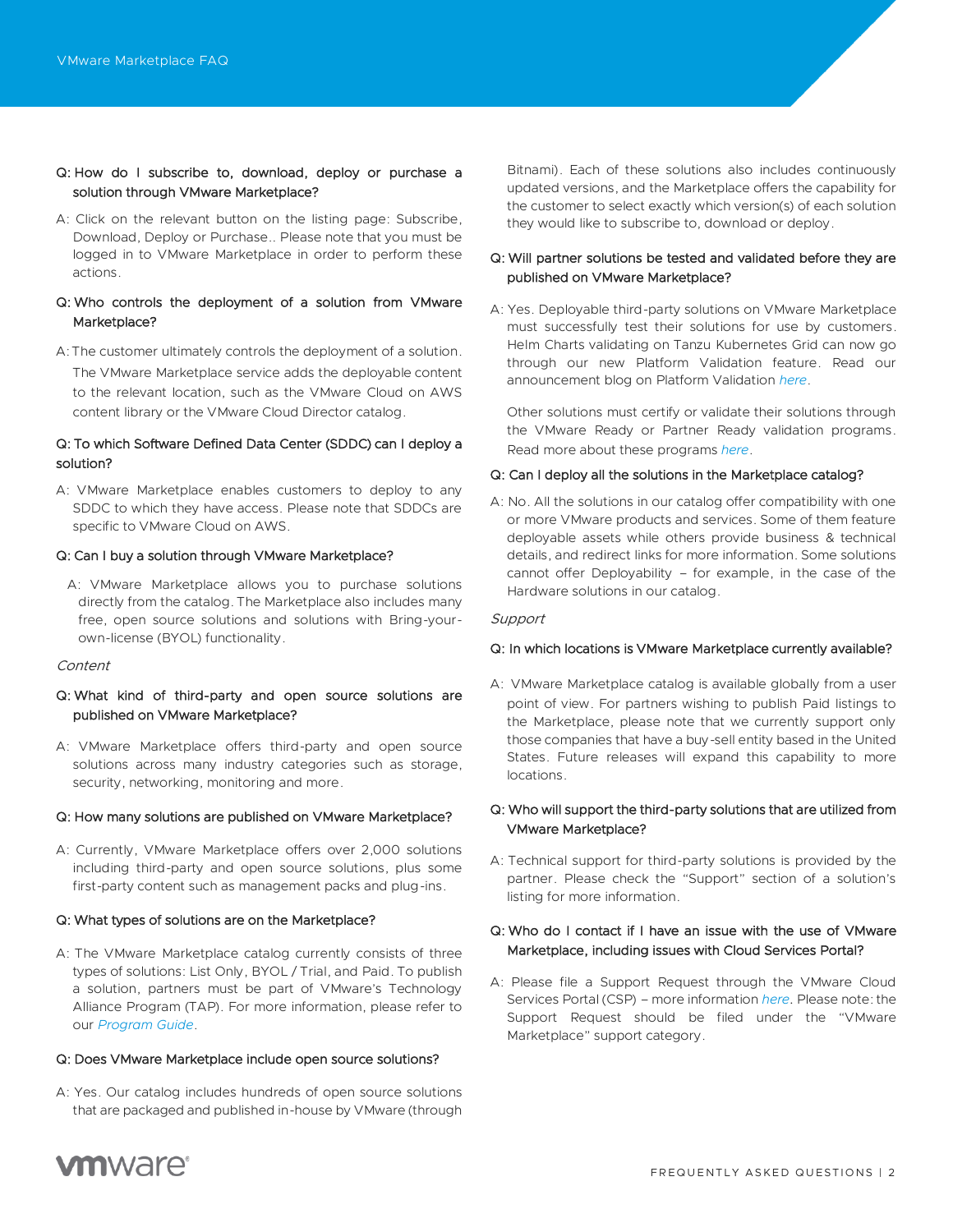## Using VMware Marketplace as a Partner

Sign-up & onboarding

- Q: How do I get started with publishing a solution on VMware Marketplace?
- A: The process to publish your solution on the Marketplace is straightforward:
	- Set up your Cloud Services organization
	- Register your company as a Technology Alliance Partner (TAP) – this can be done directly through the Marketplace UI
	- Link your Cloud Services organization with your TAP account in order to enable Publish rights
	- Accept the click-to-accept VMware Marketplace agreement, which appears in-product when you first access the Publish section of your organization
	- Validate your solution: through Platform Validation if uploading a Tanzu Kubernetes Grid-compatible Helm Chart or, for all other solutions, through the VMware Ready and Partner Ready programs. Read more about these programs *[here](https://www.vmware.com/partners/tech-alliance.html)*.

After these steps are done, proceed to publish your solution through the in-product publish flow. For more instructions, review our *[detailed documentation](https://docs.vmware.com/en/VMware-Marketplace/index.html)*.

#### Q: How much does it cost to be part of VMware Marketplace?

A: VMware Marketplace itself does not cost anything to use. However, in order to publish solutions on the service, your company must first register in the TAP program, which includes a nominal annual fee. Learn more about the TAP program *[here](https://www.vmware.com/partners/tech-alliance.html)*. If you wish to publish a Paid solution to the Marketplace, please note that there is a transaction fee associated with each transaction that occurs via VMware Marketplace.

#### Publishing a solution

## Q: What kind of information do I have to gather in order to publish a solution on VMware Marketplace?

A: Please refer to the User Guide link above for extensive documentation on the publishing process. In general, you will need access to high-level marketing information (e.g.

Summary, Description), and if applicable, deployment assets (e.g. your OVA or ISO files) and export compliance information.

#### Q: Why do you need export control information?

A: This information is required as per the regulations set out by the U.S. Department of Commerce, Bureau of Industry and Security regulations. Learn more *[here](https://www.bis.doc.gov/index.php/documents/regulations-docs/142-eccn-pdf/file)*.

## Platform Validation Feature

## Q: What is the Platform Validation feature on VMware Marketplace?

- A: Platform Validation provides real-time and automated validation of the most recent version of an application on the latest version of VMware platforms and vice versa, published on VMware Marketplace*.* Platform Validation alleviates the need for manual compatibility testing efforts, while highlighting interoperability issues real time. Platform Validation consists of two components:
	- 1. Validation at core platform level application independent testing on predefined target platforms with a focus on generic application lifecycle and platform tests
	- 2. Validation at application level application specific tests provided by the publisher, which range from probing the live web app to lower-level checks executed inside the container

## Q: Why did VMware Marketplace team develop Platform Validation?

A: VMware developed Platform Validation keeping in mind the needs of both our customers and publishing partners on VMware Marketplace: For our customers, Platform Validation provides the guarantee that latest application versions will work on the latest deployment platform version, every single time. For Partners, Platform Validation lends the ability to present customers with the latest versions of interoperable applications that they can take advantage of at any given time. Additionally, Platform Validation also gives publishers the flexibility to define custom test scenarios on their apps, for an extra boost of confidence that their app will always work as expected

## Q: What kind of solutions can be validated through Platform Validation?

A: Platform Validation currently validates Kubernetes Helm Chart solutions deployable on VMware Tanzu Kubernetes Grid. In future releases, the Platform Validation functionality will be extended to virtual machines and other VMware deployment environments as well.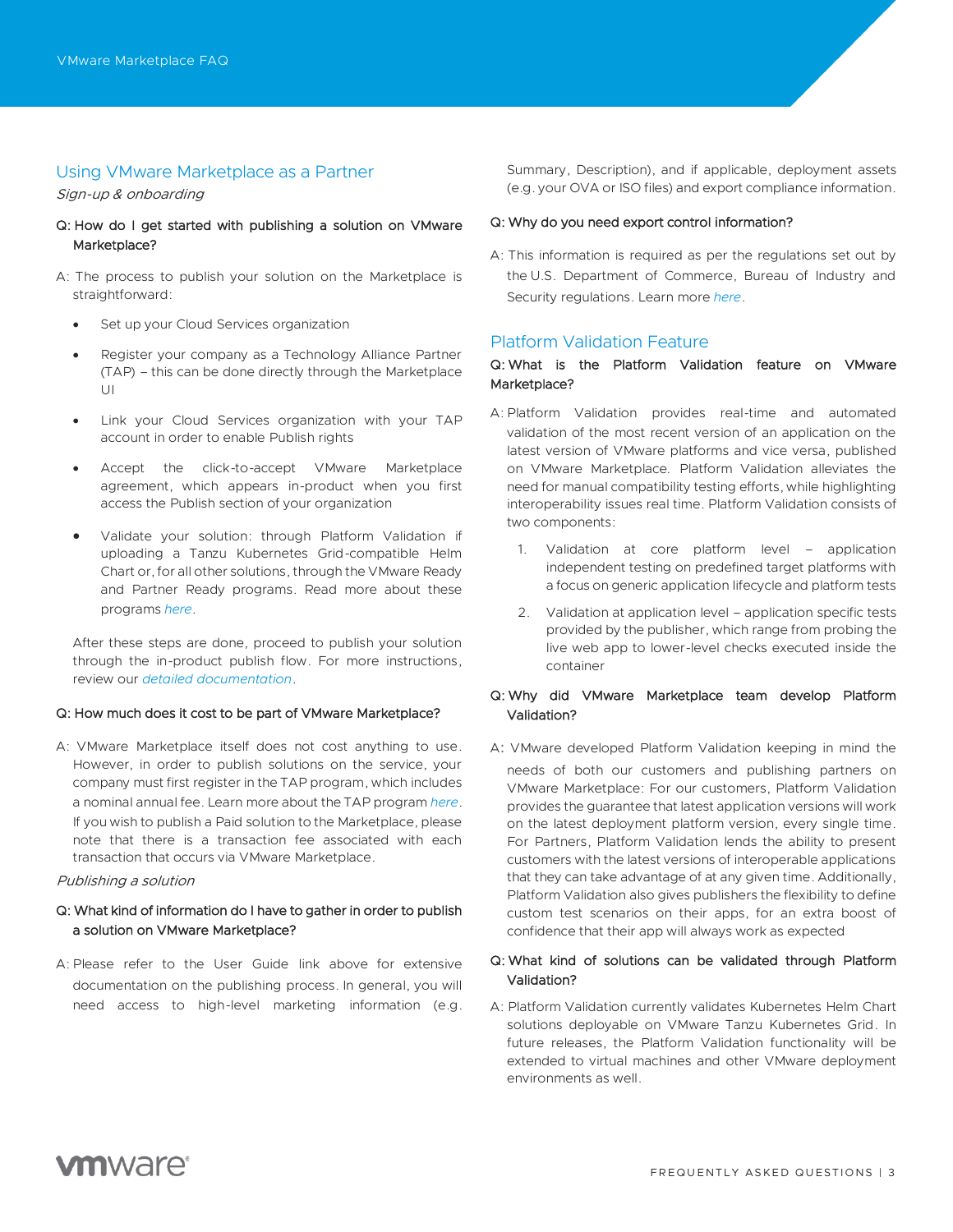#### Q: What functionality does the latest release include?

A: With this release of Platform Validation, publishers can:

- Trigger automated platform validation of their product (Helm Chart) through a self-service interface against VMware Tanzu Kubernetes Grid and view test results with associated output logs
- View the history of all past test executions, as the Marketplace keeps a persistent audit trail of the execution runs for each individual version of the Helm Chart uploaded
- Publish the product on the VMware Marketplace once platform tests are executed successfully

## Q: How is Platform Validation related to the existing validation programs, such as Partner Ready?

A: The Platform Validation process is an automated version of the Partner Ready and VMware Ready validation programs. Currently, solutions that are validated through Platform Validation are eligible for the "Partner Ready for VMware Tanzu" badge. Other VMware Validation programs will be merged with the Platform Validation program in future releases.

#### Q: Do partners need to validate against both Partner Ready / VMware Ready AND Platform Validation?

A: No. Solutions that successfully go through Platform Validation will automatically receive the equivalent "Partner Ready for VMware Tanzu" badge.

#### Q: How is Platform Validation triggered? Is it mandatory?

- A: Platform validation is triggered in one of the following two ways:
	- First, it is automatically triggered whenever a publisher publishes a brand-new asset or a newer version of their existing asset. A successful platform validation is mandatory for a solution to be approved for publishing on VMware Marketplace
	- Second, it can also be manually accessed by the publisher by visiting a new section on their listing called the self-service validation section, where they can define,

| Platform | <b>Start Date</b> | Status | <b>Test Result</b> | Logs | <b>Actions</b> |
|----------|-------------------|--------|--------------------|------|----------------|
|          | 4/20/2021         |        | 业                  | 业    | s              |
|          | 4/20/2021         |        | 业                  | 业    | c              |

run, visualize, and troubleshoot new and existing platform and application validation for their solutions.

#### Q: Who is the intended user of Platform Validation?

A: Currently, the primary intended users are publishing partners looking to publish validated Kubernetes Helm Charts on the Marketplace. We plan to expand the capability to other form factors in the future. These validated assets, in turn, will be used by VMware Marketplace users.

## Q: How can partners integrate Platform Validation in their CI/CD pipeline?

A: At present, Partners cannot automatically integrate their CI/CD pipeline with VMware Platform Validation. For every new release of the Partner Application, the Partner must use the Marketplace's UI to upload their application(s) and trigger platform validation. In future, VMware might provide CLI / API interface to automatically integrate Partners CI/CD pipelines.

## Q: Does Platform Validation have any SLA? (I.e., how long does it take for solutions to appear)?

A: Platform Validation runs two types of tests (1) VMware validations tests suite (2) Partner provided application specific test suites. (1) is mandatory for listing on VMware Marketplace and (2) is optional. For (1), it might take anywhere from 4 to 12 hours based on the jobs in the Platform Validation Pipeline.

## Q: What are the customer benefits from having Platform Validation in our feature set?

A: For customers, Platform Validation ensures they have access to the latest version of any solution on the latest version of VMware deployment platforms and guarantees that the latest version chosen will work as expected on their chosen VMware endpoint.

## Q: What is the end-to-end process that a partner goes through for Platform Validation, from the point of expressing interest to completing validation?

A: For general steps on how to set up your Publish rights, please see the previous portion of this document. Once you are correctly onboarded on VMware Marketplace as a Publisher, please go to the Distributable Solution workflow under Publish > Solution. As part of this flow, you will have the option to leverage Platform Validation.

## Consolidating VSX and Cloud Marketplace

#### Q: What happened to VMware Cloud Marketplace?

A: In August 2020, the name of VMware Cloud Marketplace was officially changed to VMware Marketplace. This change reflects the fact that the former VMware Solution Exchange

## **vm**ware<sup>®</sup>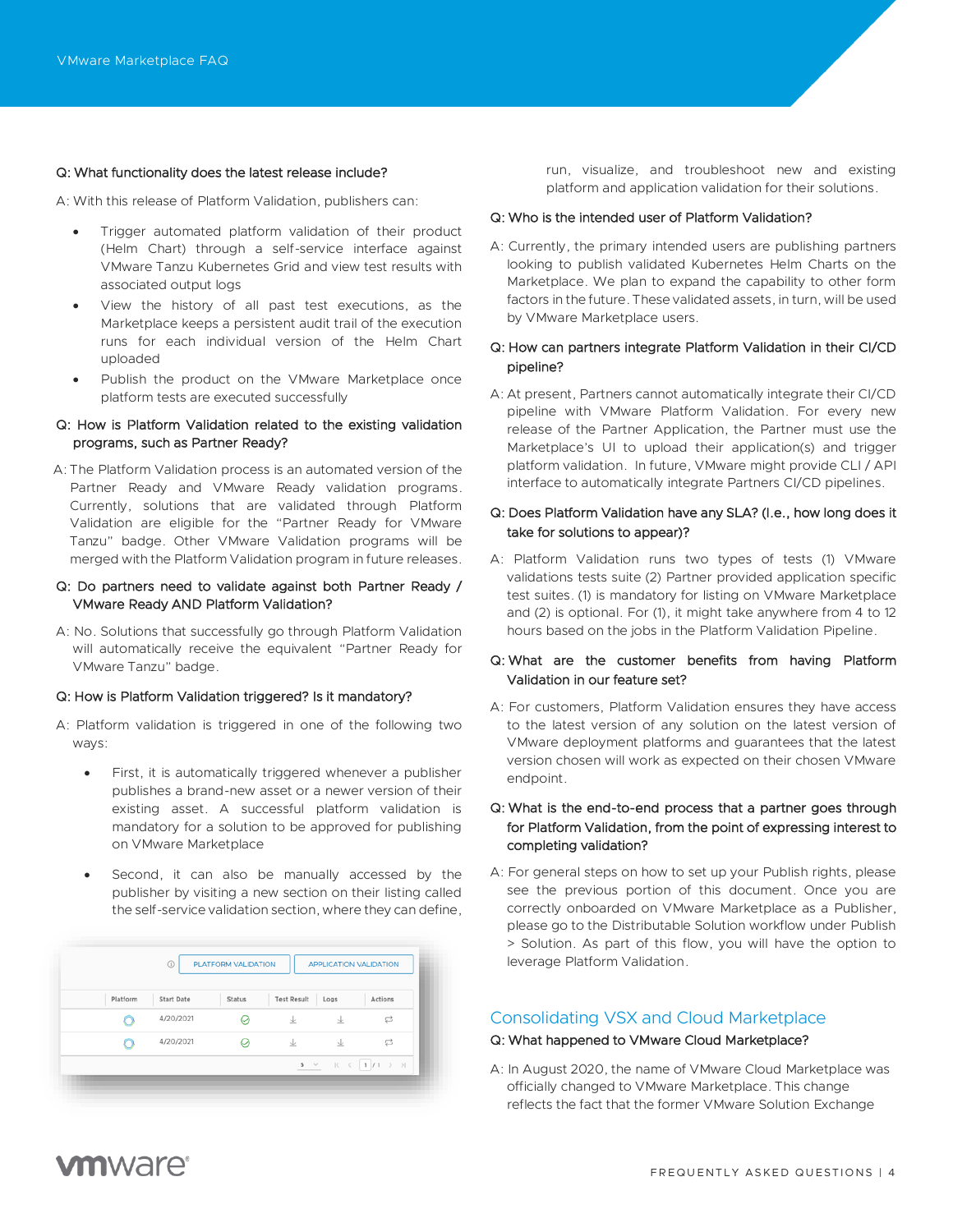(VSX) was consolidated into VMware Cloud Marketplace, resulting in a broad, comprehensive catalog of over 2,000 third-party and open source solutions as well as first-party tools. This broad catalog was renamed VMware Marketplace.

The consolidation successfully streamlined the partner publishing experience and created a single destination for customers.

#### Q: What happened to the VSX solutions?

A: All VSX solutions were migrated in mid-September 2020. The full set of solutions are now available in the VMware Marketplace. Partners with published solutions on VSX will be able to access the same on VMware Marketplace through accounts that were automatically set-up at the time of migration. Customers can access the former VSX solutions through VMware Marketplace.

## Key Links:

To learn more about VMware Marketplace, please visit us at *<https://www.vmware.com/products/vmware-marketplace.html>*.

You can also browse our public catalog at *[https://marketplace.cloud.vmware.com](https://marketplace.cloud.vmware.com/)*.

Browse our documentation at *<https://docs.vmware.com/en/VMware-Marketplace/index.html>*.

For support related questions, please file a Support Request *[How to file a Support Request](https://docs.vmware.com/en/VMware-Cloud-services/services/Using-VMware-Cloud-Services/GUID-E4DC731F-C039-4FB2-949E-9A61584CD5BF.html)*

For further inquiries, please contact *[VMwareMarketplace@vmware.com](mailto:VMwareMarketplace@vmware.com)*.

## **vm**ware<sup>®</sup>